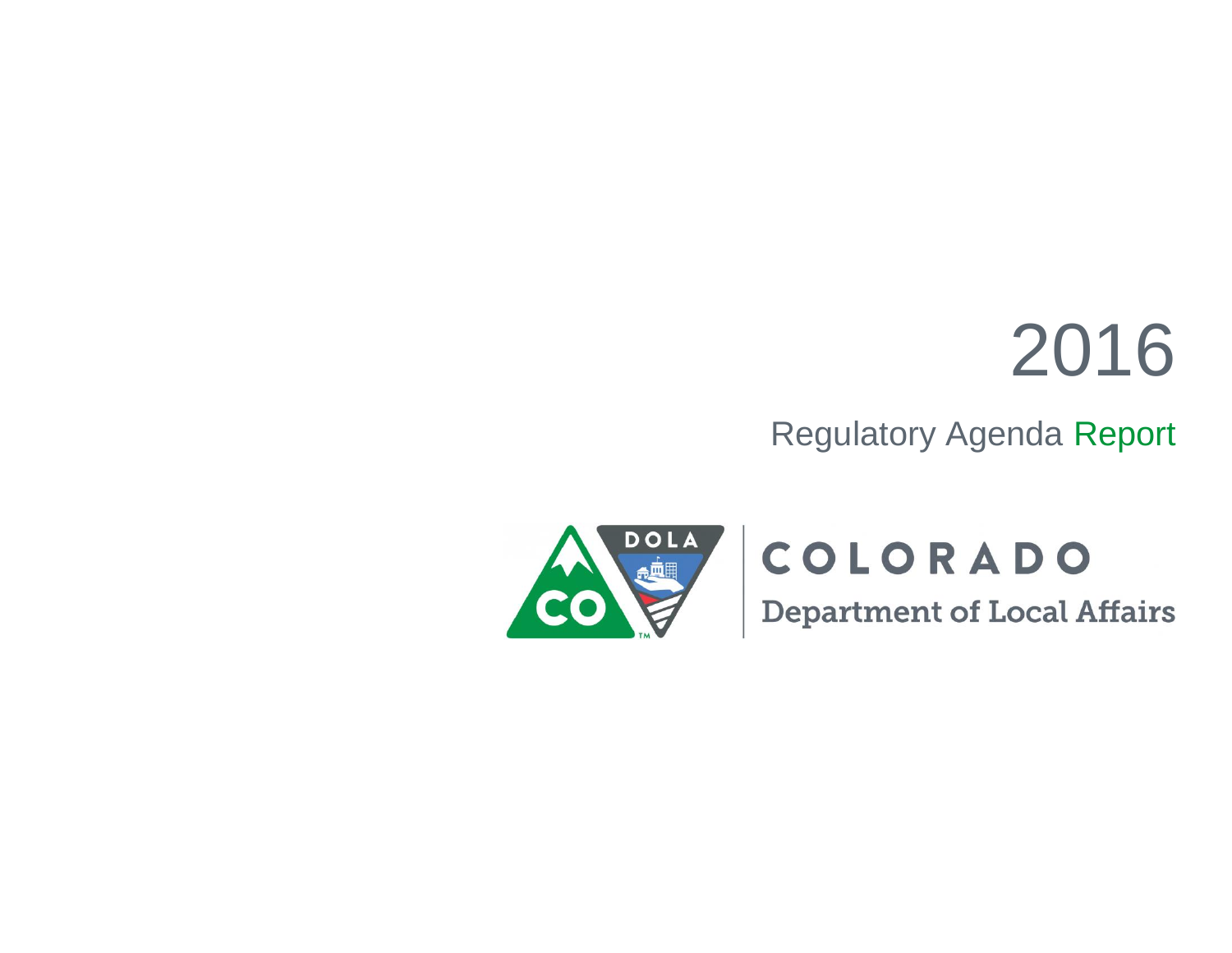#### **Overview**

Pursuant to Colo. Rev. Stat. §2-7-203(4), the Department of Local Affairs (DOLA) submits the following 2016 Regulatory Agenda Report. Pursuant to statutory requirements concerning the Department's Regulatory Agenda, this Regulatory Agenda Report details the results of the past year's rules review activity, including the results of mandatory rule reviews conducted under Colo. Rev. Stat. §24-4-103.3(4) as part of the Department's "Regulatory Efficiencies Reviews."

#### **This report includes the following items:**

- "Rulemaking included in 2016 Regulatory Agenda," providing an update of rules included in the Department's 2016 Regulatory Agenda (filed on November  $1<sup>st</sup>$ , 2015)
- "Rulemaking not included in 2016 Regulatory Agenda," providing a summary of rule activity not included in the 2016 Regulatory Agenda
- "Results of Mandatory Rules Review," providing a summary of the activities and outcomes associated with the Department's mandatory rule reviews conducted under Colo. Rev. Stat. §24-4-103.3(4)

| <b>Rule Number</b><br>and Title                                                             | Division/<br>Board/<br><b>Program</b>      | New rule<br><b>or</b><br>revision?    | <b>Statutory or</b><br><b>Other Basis</b>                                                                                           | Purpose                                                                                                                                | Contemplated<br>Schedule for<br><b>Adoption</b> | <b>Stakeholders</b>                                       | <b>Status</b>                                                                    | <b>Comments</b>                                                                       |
|---------------------------------------------------------------------------------------------|--------------------------------------------|---------------------------------------|-------------------------------------------------------------------------------------------------------------------------------------|----------------------------------------------------------------------------------------------------------------------------------------|-------------------------------------------------|-----------------------------------------------------------|----------------------------------------------------------------------------------|---------------------------------------------------------------------------------------|
| 8 CCR 1302-9<br>Home<br>Investment<br>Trust Fund -<br>Short Term<br>Loans                   | Division of<br><b>Housing</b>              | <b>REPEALED</b><br>in its<br>Entirety | HB14-1017<br>revised the<br>Division's<br>administratio<br>n of the<br>housing<br>investment<br>trust fund<br>C.R.S. 24-32-<br>717. | HB14-1017 made<br>the rule obsolete<br>and unnecessary.                                                                                |                                                 | Developers,<br>service<br>providers, local<br>governments | <b>REPEALED</b><br>3/20/2016                                                     | Public Hearing -<br>1/12/2016;<br><b>State Housing</b><br>Board meeting -<br>2/9/2016 |
| 8 CCR 1304-1<br>Rules and<br>Regulations<br>Governing<br>Personal<br>Property<br>Deduction, | Division of<br>Property<br><b>Taxation</b> | Revision                              | We are<br>pursuing this<br>on the advice<br>of Legislative<br>Legal Services                                                        | Repeal obsolete<br>rules that have<br>been replaced by<br>information in the<br>Assessors'<br>Reference Library<br>as published by the | No later than<br>November 10,<br>2016.          | Assessors and<br>owners of mobile<br>homes.               | Notice of<br>rulemaking<br>hearing to be<br>published on<br>October 10,<br>2016. | Repeal of rules<br>to be effective<br>by December<br>31, 2016.                        |

### Rulemaking included in 2016 Regulatory Agenda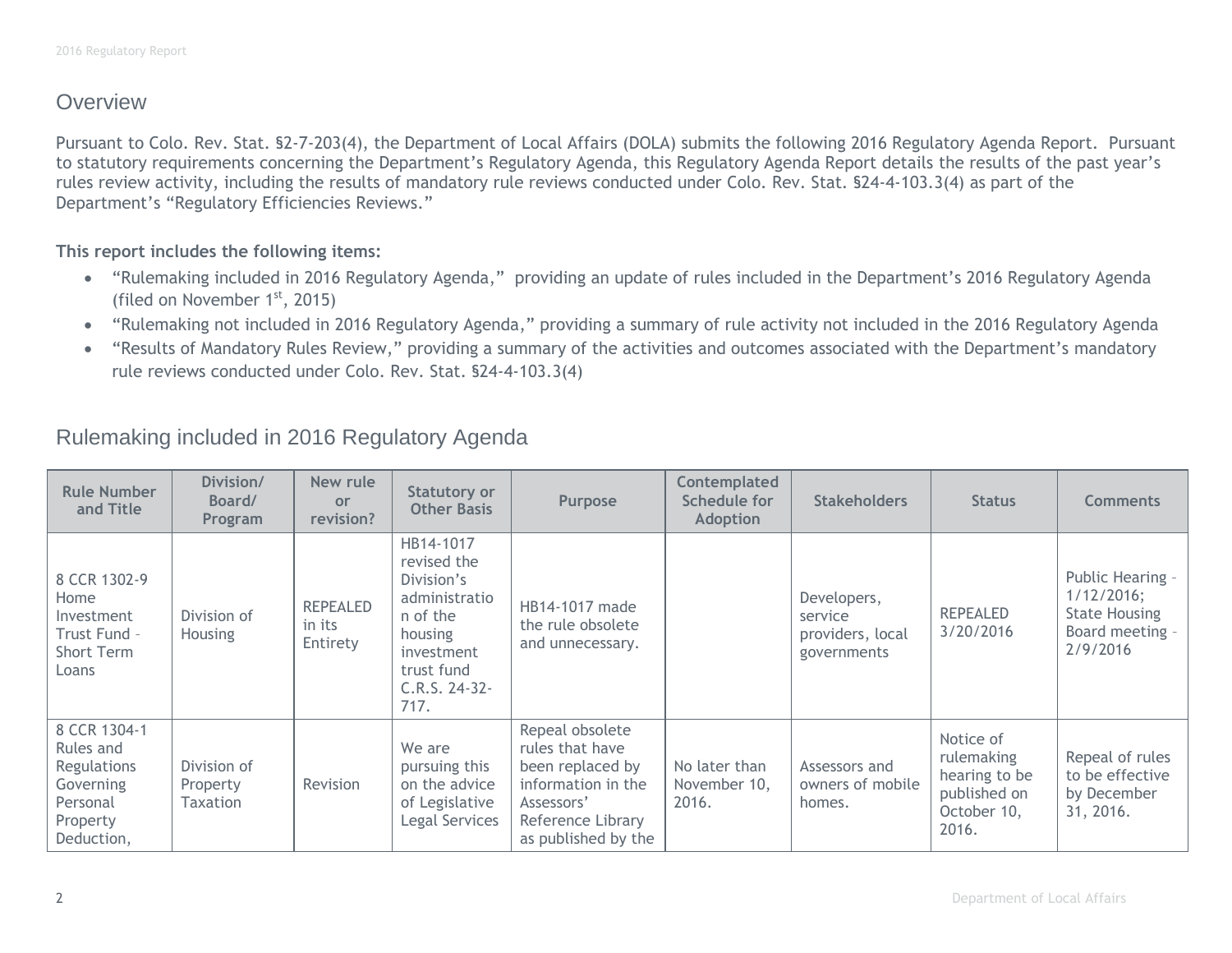| Valuation and<br>Depreciation<br>of Mobile<br>Home                                                       |                                            |          |                                                                                                                                                                      | Property Tax<br>Administrator.                                                                                              |                                        |                                                                                                                                      |                                                                                  |                                                                       |
|----------------------------------------------------------------------------------------------------------|--------------------------------------------|----------|----------------------------------------------------------------------------------------------------------------------------------------------------------------------|-----------------------------------------------------------------------------------------------------------------------------|----------------------------------------|--------------------------------------------------------------------------------------------------------------------------------------|----------------------------------------------------------------------------------|-----------------------------------------------------------------------|
| 8 CCR 1304-2<br>Rules and<br>Regulations<br>For Exempt<br>Properties                                     | Division of<br>Property<br>Taxation        | Revision | C.R.S. 39-2-<br>$117(7)$ .                                                                                                                                           | Updates to<br>conform rules to<br>statutory changes<br>to C.R.S. 39-3-116<br>and the enactment<br>of C.R.S. 39-3-<br>113.5. | No later than<br>November 10,<br>2016. | Applicants<br>seeking property<br>tax exemption<br>and property<br>owners that<br>already have<br>them.<br>Also county<br>assessors. | Notice of<br>rulemaking<br>hearing to be<br>published on<br>October 10,<br>2016. | Amendments to<br>rules to be<br>effective by<br>December 31,<br>2016. |
| 8 CCR 1308-1<br>Private<br><b>Activity Bond</b><br>Program Rules                                         | Division of<br>Housing                     | Repeal   | SB09-041<br>C.R.S 24-32-<br>1700                                                                                                                                     | Repeal obsolete<br>rules following<br>adoption of SB09-<br>041.                                                             | March/April<br>2017                    | <b>Housing</b><br>Authorities                                                                                                        | Scheduled to<br>commence<br>Oct/Nov 2016.                                        |                                                                       |
| 8 CCR 1506-1<br><b>General Rules</b><br>of Procedure<br>and Abstract<br>of Assessment<br><b>Hearings</b> | Division of<br>Property<br><b>Taxation</b> | Revision | The State<br>Board of<br>Equalization<br>has<br>rulemaking<br>authority in<br>C.R.S. 39-9-<br>$103(8)$ . The<br>Division of<br>Property<br>Taxation is<br>assisting. | General review to<br>detect any needed<br>changes and write<br>appropriate<br>updates.                                      |                                        | <b>County Assessors</b><br>and Boards of<br>County<br>Commissioners.                                                                 | In Progress.                                                                     | Public hearing<br>will be held in<br>Dec 2016.                        |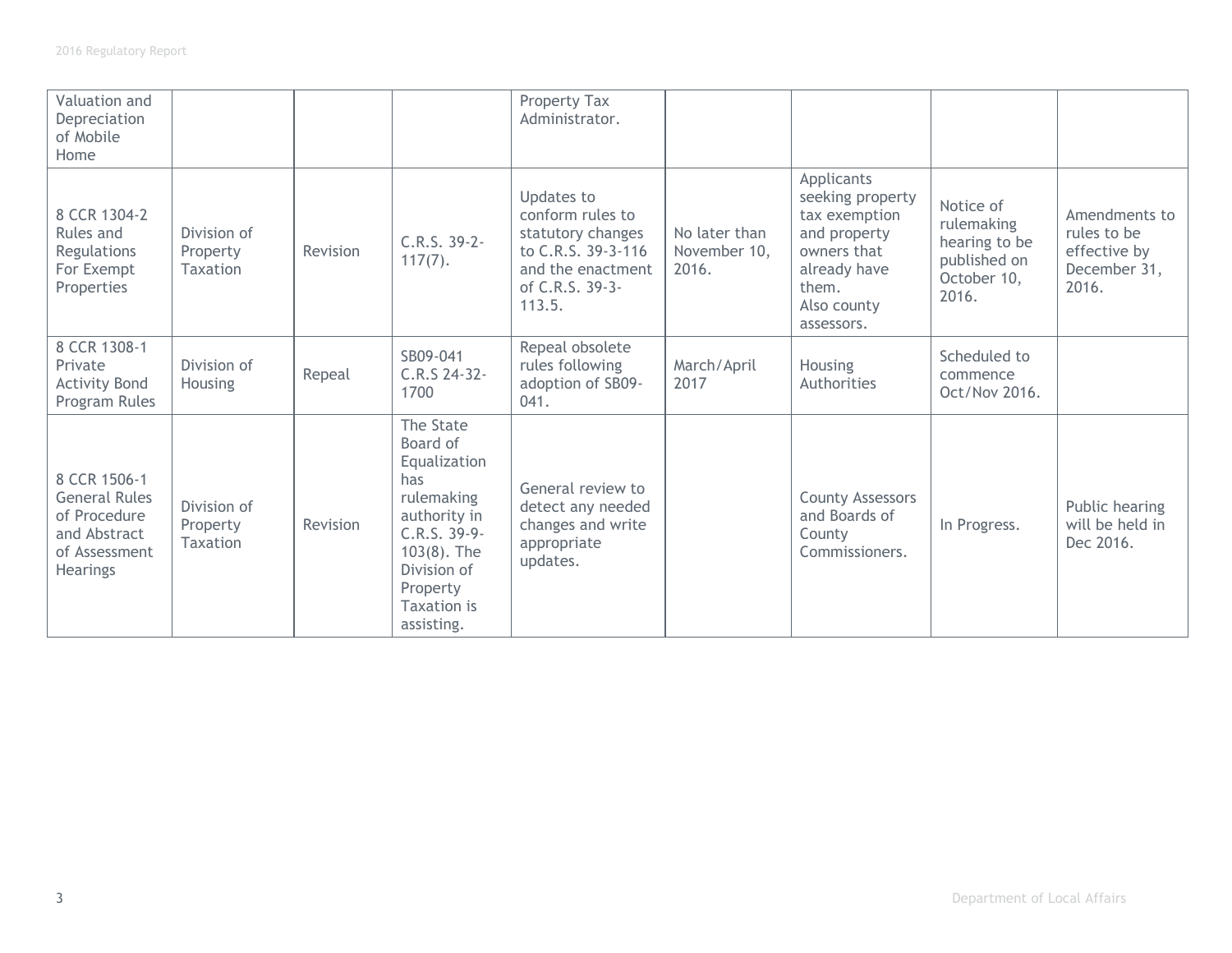## Rulemaking not included in 2016 Regulatory Agenda

| <b>Rule Number</b><br>and Title                                                      | Division/<br>Board/<br>Program                   | New rule<br>or<br>revision? | <b>Statutory or</b><br><b>Other Basis</b> | Purpose                                             | Contemplated<br><b>Schedule for</b><br><b>Adoption</b> | <b>Stakeholders</b>                                                         | <b>Status</b>                     | <b>Comments</b>                                                                                                                                                                                                                                                                                                                                                                                                                                                                                                                                                          |
|--------------------------------------------------------------------------------------|--------------------------------------------------|-----------------------------|-------------------------------------------|-----------------------------------------------------|--------------------------------------------------------|-----------------------------------------------------------------------------|-----------------------------------|--------------------------------------------------------------------------------------------------------------------------------------------------------------------------------------------------------------------------------------------------------------------------------------------------------------------------------------------------------------------------------------------------------------------------------------------------------------------------------------------------------------------------------------------------------------------------|
| 8 CCR 1302-7<br>Manufactured<br>Housing<br>Installations                             | Division of<br>Housing -<br><b>Codes Section</b> | Revision                    | C.R.S 24-32-<br>33                        | Fee changes, minor<br>language changes              | Adopted<br>3/16/2016                                   | Installers,<br>Inspectors, Local<br>Building officials,<br><b>Consumers</b> | Revisions<br>Adopted<br>3/16/2016 | $8/13/16 -$<br>$\bullet$<br>stakeholder<br>presentation at<br>Rocky Mountain<br>Home<br>Association<br>Conference<br>$10/6/16 - DOH$<br>$\bullet$<br>Technical<br>Assistance<br>Committee<br>meets to<br>discuss and<br>approve<br>proposed rule<br>changes<br>$10/14 -$<br>$\bullet$<br>$10/30/16 -$<br><b>DOLA</b><br>completes<br>Executive<br>Order 5 process<br>(1 of 997<br>surveys<br>returned)<br>$1/4/16$ - Public<br>$\bullet$<br>hearing held<br>(no opposition)<br>$1/12/16 - State$<br>$\bullet$<br><b>Housing Board</b><br>meeting held<br>(rules adopted) |
| 8 CCR 1302-8<br>On-site<br>Construction<br>and Safety<br>Codes for<br>Motels, Hotels | Division of<br>Housing -<br><b>Codes Section</b> | Revision                    | C.R.S 24-32-<br>33                        | Fee changes,<br>adoption of the<br><b>2015 IECC</b> | Adopted<br>3/16/2016                                   | Contractors,<br>Inspectors, Local<br>Building officials,<br>Consumers       | Revisions<br>Adopted<br>3/16/2016 | $8/13/16 -$<br>$\bullet$<br>stakeholder<br>presentation at<br>Rocky Mountain<br>Home<br>Association                                                                                                                                                                                                                                                                                                                                                                                                                                                                      |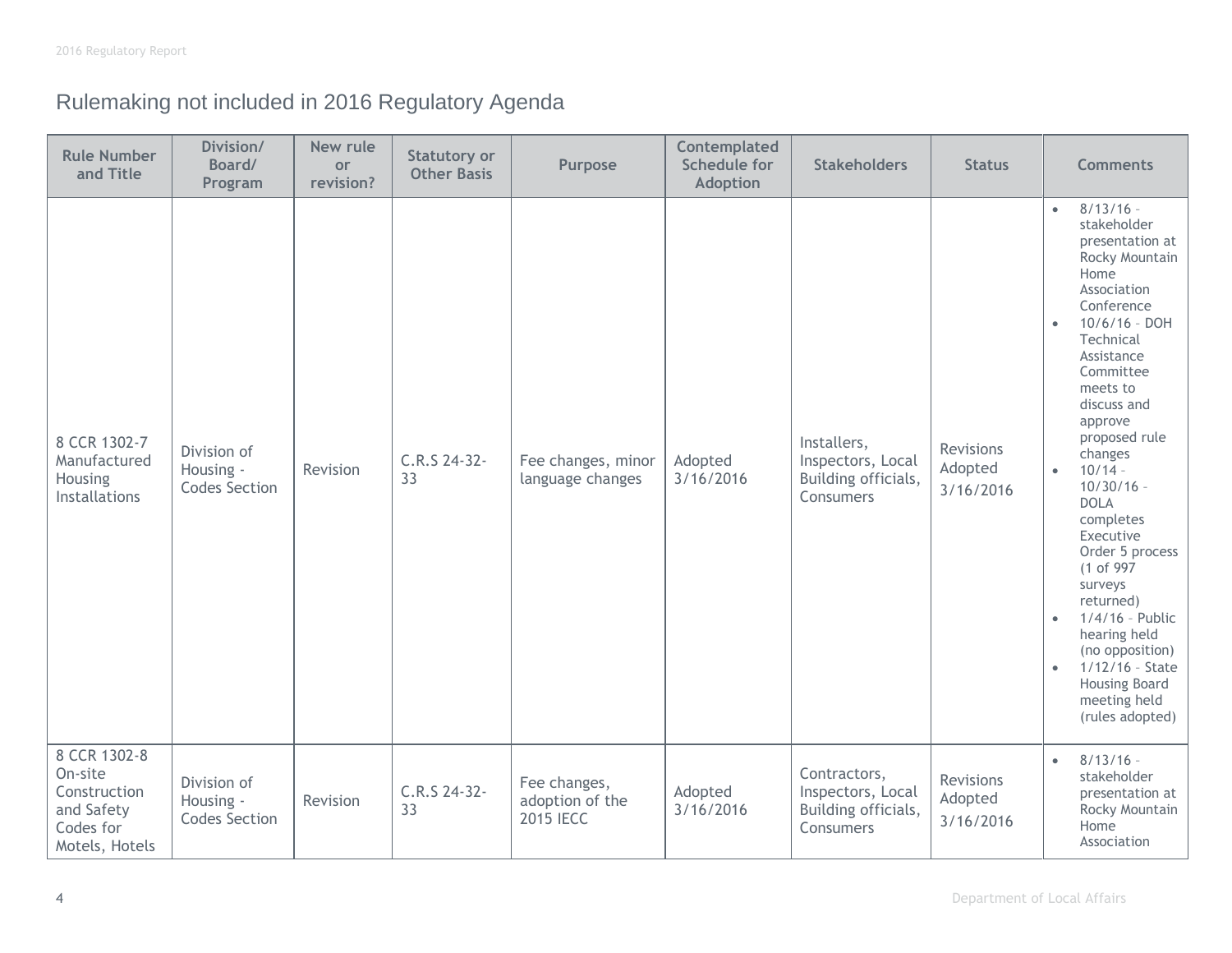| and Multi-<br>Family<br>Dwellings in<br>those areas of<br>the State<br><b>Without Codes</b> |                                                  |          |                    |                                                                         |                      |                                                                         |                                  | $\bullet$<br>$\bullet$<br>$\bullet$<br>$\bullet$ | Conference<br>$10/6/16 - DOH$<br>Technical<br>Assistance<br>Committee<br>meets to<br>discuss and<br>approve<br>proposed rule<br>changes<br>$10/14 -$<br>$10/30/16 -$<br><b>DOLA</b><br>completes<br>Executive<br>Order 5 process<br>(1 of 997<br>surveys<br>returned)<br>1/4/16 - Public<br>hearing held<br>(no opposition)<br>$1/12/16$ - State<br>Housing Board<br>meeting held<br>(rules adopted) |
|---------------------------------------------------------------------------------------------|--------------------------------------------------|----------|--------------------|-------------------------------------------------------------------------|----------------------|-------------------------------------------------------------------------|----------------------------------|--------------------------------------------------|------------------------------------------------------------------------------------------------------------------------------------------------------------------------------------------------------------------------------------------------------------------------------------------------------------------------------------------------------------------------------------------------------|
| 8 CCR 1302-11<br>Factory built<br>Non-<br>Residential<br>Structures                         | Division of<br>Housing -<br><b>Codes Section</b> | Revision | C.R.S 24-32-<br>33 | Fee changes,<br>adoption of the<br>2015 IECC, minor<br>language changes | Adopted<br>3/16/2016 | Manufacturers,<br>Inspectors, Local<br>Building officials,<br>Consumers | Revisions<br>Adopted<br>3/162016 | $\bullet$<br>$\bullet$<br>$\bullet$              | $8/13/16 -$<br>stakeholder<br>presentation at<br>Rocky Mountain<br>Home<br>Association<br>Conference<br>$10/6/16 - DOH$<br>Technical<br>Assistance<br>Committee<br>meets to<br>discuss and<br>approve<br>proposed rule<br>changes<br>$10/14 -$<br>$10/30/16 -$<br><b>DOLA</b>                                                                                                                        |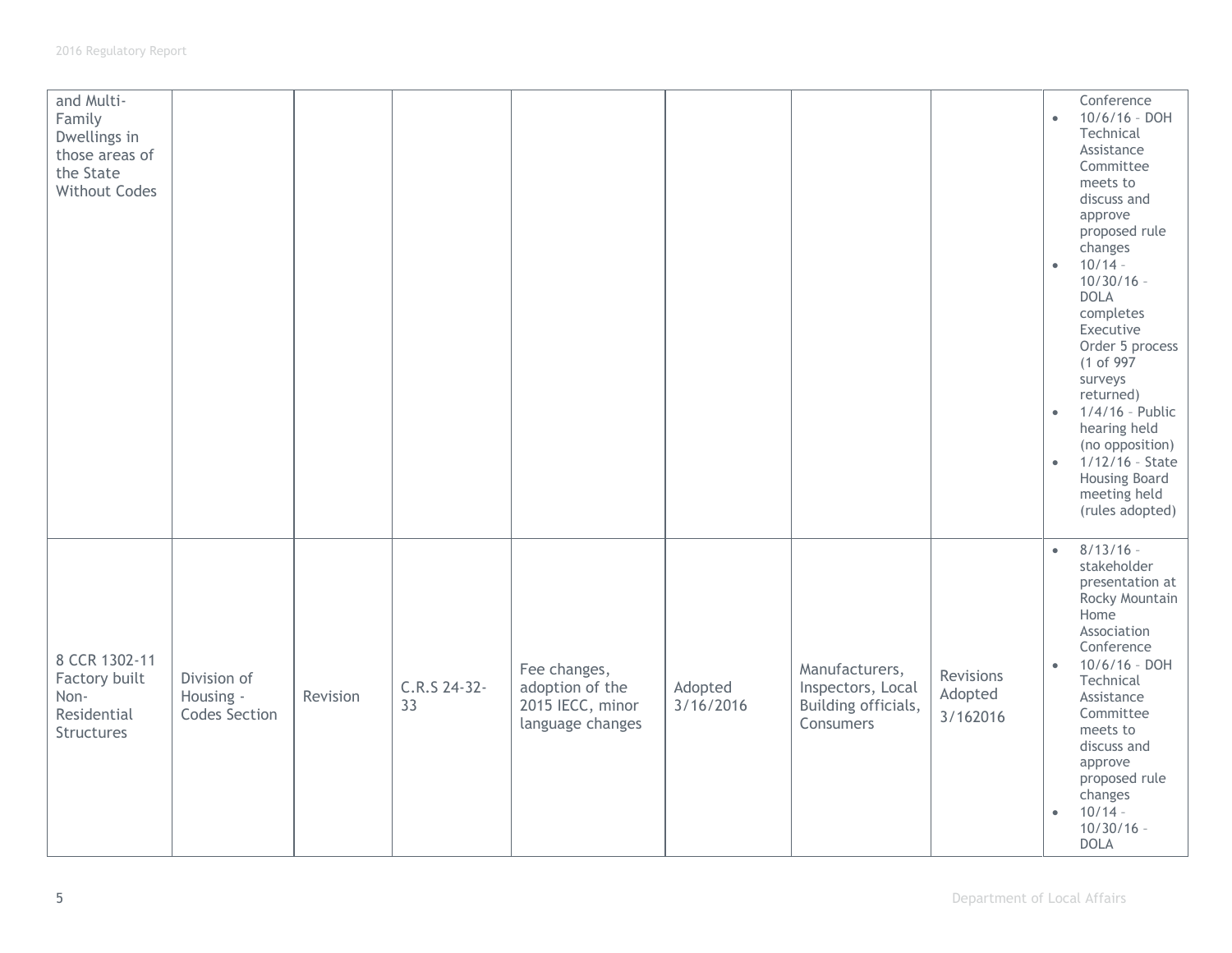|                                                  |                                                  |          |                    |                                                                         |                      |                                                                         |                                  | $\bullet$<br>$\bullet$                                        | completes<br>Executive<br>Order 5 process<br>(1 of 997)<br>surveys<br>returned)<br>1/4/16 - Public<br>hearing held<br>(no opposition)<br>$1/12/16$ - State<br>Housing Board<br>meeting held<br>(rules adopted)                                                                                                                                                                                                                                                                               |
|--------------------------------------------------|--------------------------------------------------|----------|--------------------|-------------------------------------------------------------------------|----------------------|-------------------------------------------------------------------------|----------------------------------|---------------------------------------------------------------|----------------------------------------------------------------------------------------------------------------------------------------------------------------------------------------------------------------------------------------------------------------------------------------------------------------------------------------------------------------------------------------------------------------------------------------------------------------------------------------------|
| 8 CCR 1302-12<br><b>Factory Built</b><br>Housing | Division of<br>Housing -<br><b>Codes Section</b> | Revision | C.R.S 24-32-<br>33 | Fee changes,<br>adoption of the<br>2015 IECC, minor<br>language changes | Adopted<br>3/16/2016 | Manufacturers,<br>Inspectors, Local<br>Building officials,<br>Consumers | Revisions<br>Adopted<br>3/162016 | $\bullet$<br>$\bullet$<br>$\bullet$<br>$\bullet$<br>$\bullet$ | $8/13/16$ -<br>stakeholder<br>presentation at<br>Rocky Mountain<br>Home<br>Association<br>Conference<br>$10/6/16 - DOH$<br>Technical<br>Assistance<br>Committee<br>meets to<br>discuss and<br>approve<br>proposed rule<br>changes<br>$10/14 -$<br>$10/30/16 -$<br><b>DOLA</b><br>completes<br>Executive<br>Order 5 process<br>(1 of 997<br>surveys<br>returned)<br>1/4/16 - Public<br>hearing held<br>(no opposition)<br>1/12/16 - State<br>Housing Board<br>meeting held<br>(rules adopted) |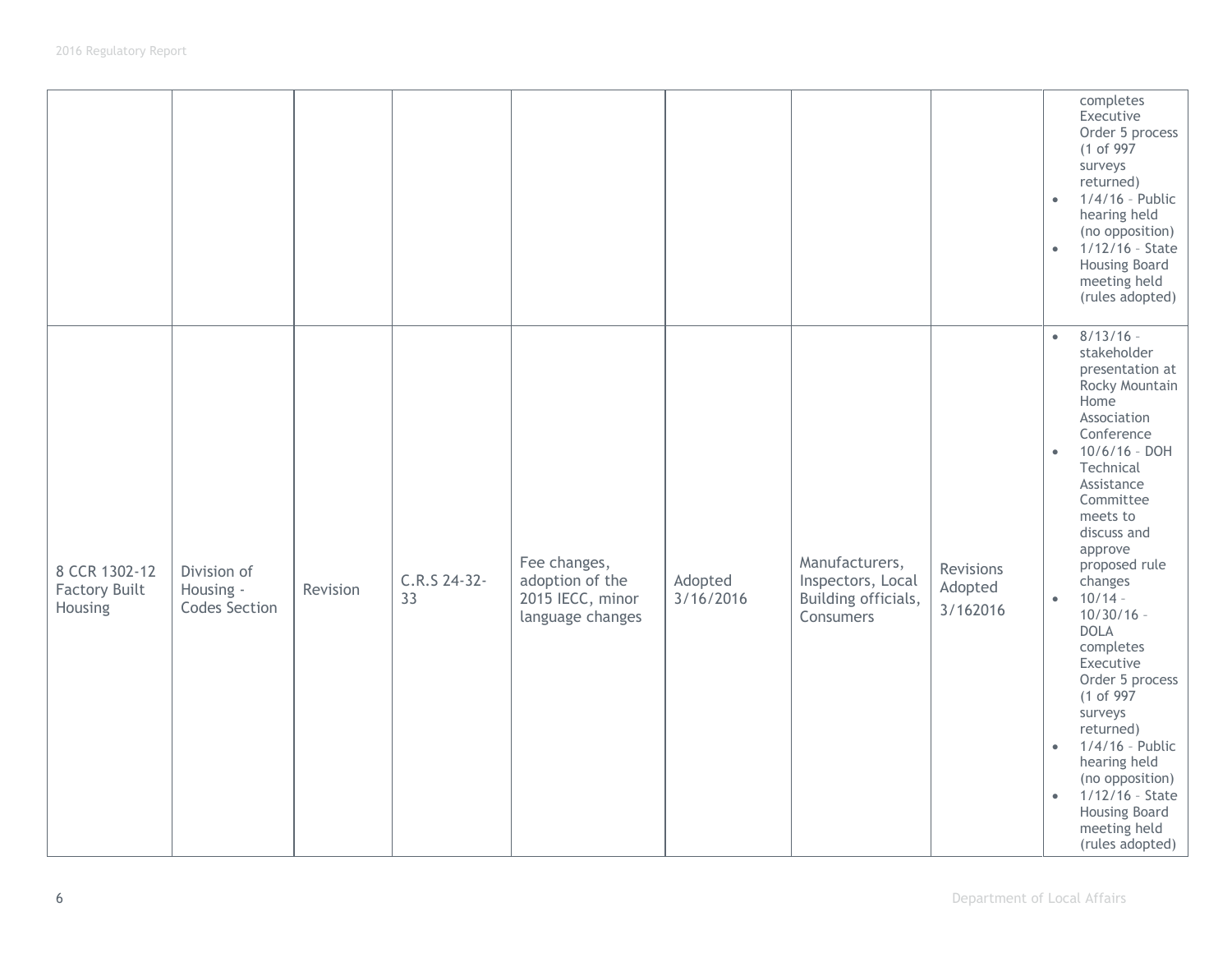| 8 CCR 1307-1<br>Search and<br>Rescue | Division of<br>Local<br>Government | Repealed 3<br>of the 7<br><b>Rules</b> | C.R.S 33-1-<br>112.5 | Repealed rules not<br>statutorily<br>authorized. | Adopted<br>5/4/2016 | <b>Colorado Sheriffs</b><br>and Search and<br><b>Rescue Teams</b><br>statewide | Repealed 3<br>of 7 Rules<br>6/30/2016 | 3/9/2016<br>$\bullet$<br>Notice<br>Published in<br>Colorado<br>Register<br>4/18/2016<br>$\bullet$<br>Notice of<br>Intent to<br>Participate<br>due for<br>participating<br>in the public<br>hearing<br>5/4/2016<br>$\bullet$<br><b>Public Hearing</b><br>Held and<br>Adopted<br>6/30/2016<br>$\bullet$<br>Rules<br>Repealed |
|--------------------------------------|------------------------------------|----------------------------------------|----------------------|--------------------------------------------------|---------------------|--------------------------------------------------------------------------------|---------------------------------------|----------------------------------------------------------------------------------------------------------------------------------------------------------------------------------------------------------------------------------------------------------------------------------------------------------------------------|